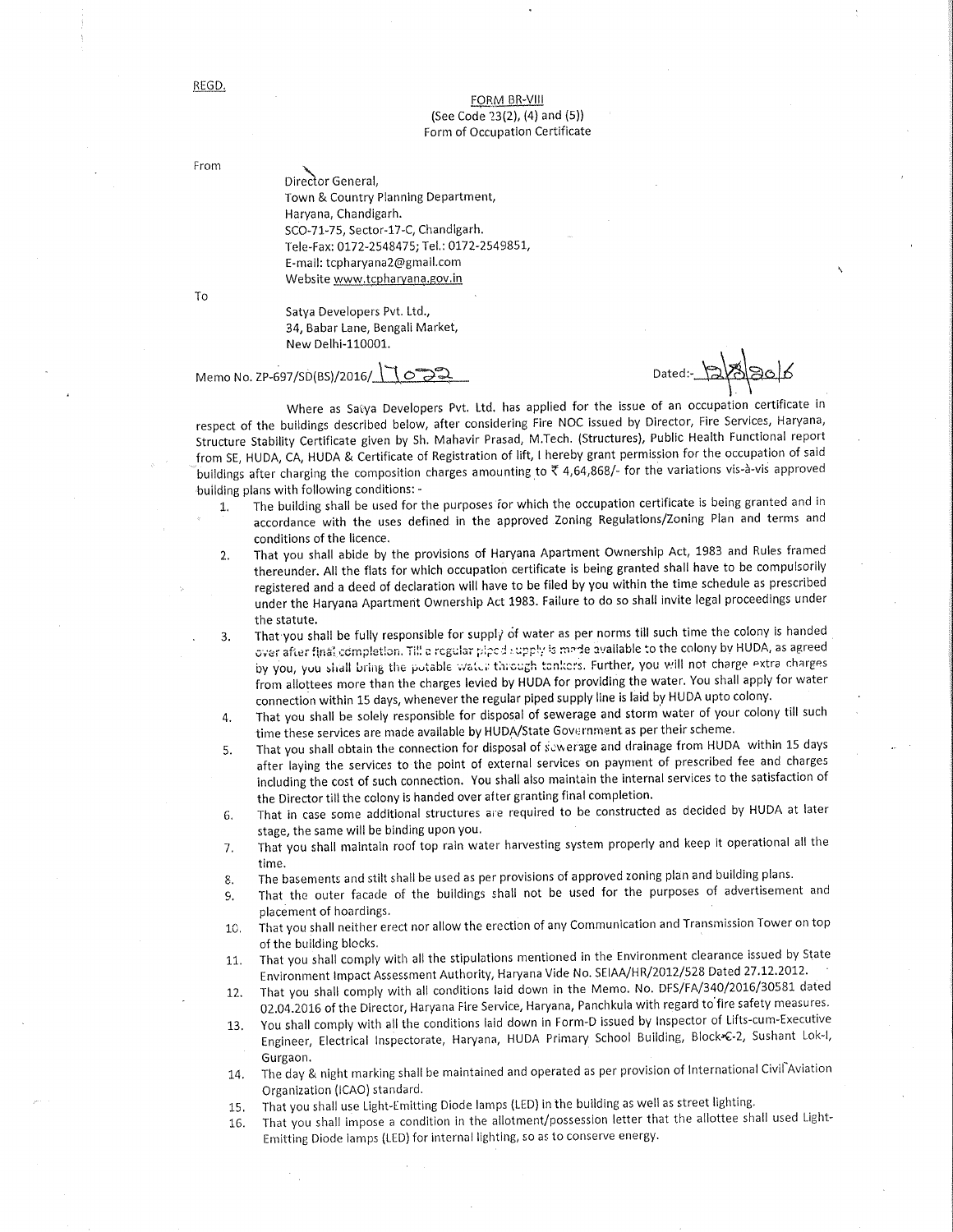- 17. That you shall apply for connection of Electricity within 15 days from the date of issuance of occupation certificate and shall submit the proof of submission thereof to this office.
- 18. That provision of parking shall be made within the area earmarked/ designated for parking in the colony and no vehicle shall be allowed to park outside the premises.
- 19. Any violation of the above said conditions shall render this occupation certificate null and void.

## DESCRIPTION OF BUILDING

City: Gurgaon:-

- Licence No. 28 of 2011 dated 28.03.2011.
- Total area of the Group Housing Colony measuring 10.20 acres.
- $\bullet$ Sector-103, Gurgaon Manesar Urban Complex.
- Occupation certificate is granted for following tower as per following details:-

| Tower/Block     | No. of                   | No. of Floors                         | <b>FAR Sanctioned</b> |          | <b>FAR Achieved</b> |          |  |
|-----------------|--------------------------|---------------------------------------|-----------------------|----------|---------------------|----------|--|
| No.             | <b>Dwelling</b><br>Units |                                       | %                     | Area in  | %                   | Area in  |  |
|                 |                          |                                       |                       | Sqm.     |                     | Sqm.     |  |
| Tower-6         | 48                       | 1 <sup>st</sup><br>Ground,            | 17.240                | 7116.22  | 16.851              | 6955.692 |  |
|                 |                          | $13^{\text{th}}$<br>Floor to          |                       |          |                     |          |  |
|                 |                          | Floor                                 |                       |          |                     |          |  |
| Tower-7         | 78                       | 1 <sup>st</sup><br>Ground,            | 23.616                | 9748.16  | 23.187              | 9571.027 |  |
|                 | 号                        | 13 <sup>th</sup><br>Floor to          |                       |          |                     |          |  |
|                 |                          | Floor                                 |                       |          |                     |          |  |
| Tower-8         | 93                       | 1 <sup>st</sup><br>Ground,            | 23.845                | 9842.57  | 23.894              | 9862.8   |  |
|                 |                          | $12^{th}$<br>Floor to                 |                       |          |                     |          |  |
|                 |                          | Floor                                 |                       |          |                     |          |  |
| <b>EWS</b>      | 48                       | $\overline{1}^{\text{st}}$<br>Ground, | 2.663                 | 1099.37  | 2.663               | 1099.37  |  |
| Block-1         |                          | 3 <sup>rd</sup><br>Floor to           |                       |          |                     |          |  |
|                 |                          | Floor                                 |                       |          |                     |          |  |
| Intermediate    |                          | 4094.357                              |                       | 4094.357 |                     |          |  |
| Basement        |                          |                                       |                       |          |                     |          |  |
| <b>Basement</b> |                          | 26575.780                             |                       | 4747.874 |                     |          |  |

(Arun Kumar Gupta, IAS) Director General, Town and Country Planning, Ant Haryana, Chandigarh.

Endst. No. ZP-697/SD(BS)/2016/

Dated:-

A copy is forwarded to the following for information and necessary action:-

- 1. CE-I, HUDA, Panchkula with reference to his office memo no. 9496/16754 dated 24.06.2016.
- 2. The Director, Haryana Fire Services, Haryana Panchkula with reference to his office Memo No. DFS/FA/340/2016/30581 dated 02.04.2016 vide which no objection certificate for occupation of the above-referred buildings have been granted. It is requested to ensure compliance of the conditions imposed by your letter under reference. Further in case of any lapse by the owner, necessary action as per rules should be ensured. In addition to the above, you are requested to ensure that adequate fire fighting infrastructure is created at Gurgaon for the high-rise buildings and concerned Fire Officer will be personally responsible for any lapse/violation.
- 3. Superintending Engineer (HQ), HUDA, Panchkula with reference to his office memo no. 300/15924 dated 16.06.2016.
- 4. Senior Town Planner, Gurgaon with reference to his office memo. No. 821 dated 15.06.2016.
- 5. District Town Planner, Gurgaon with reference to his office Endst. No. 2414 dated 20.05.2016.
- District Town Planner (Enf.), Gurgaon. 6.
- $7.$ Nodal Officer, website updation.
- Inspector of Lifts-cum-Executive Engineer, Electrical Inspectorate, Haryana, HUDA Primary School Building, 8. Block-C-2, Sushant Lok-I, Gurgaon.
- 9. Sh. Mahavir Prasad, M.Tech. (Structures), 581/4, Main Road, Chirag Delhi, New Delhi-110017.

(Ravi Sihag) District Town Planner (HQ), For Director General, Town and Country Planning, Haryana, Chandigarh.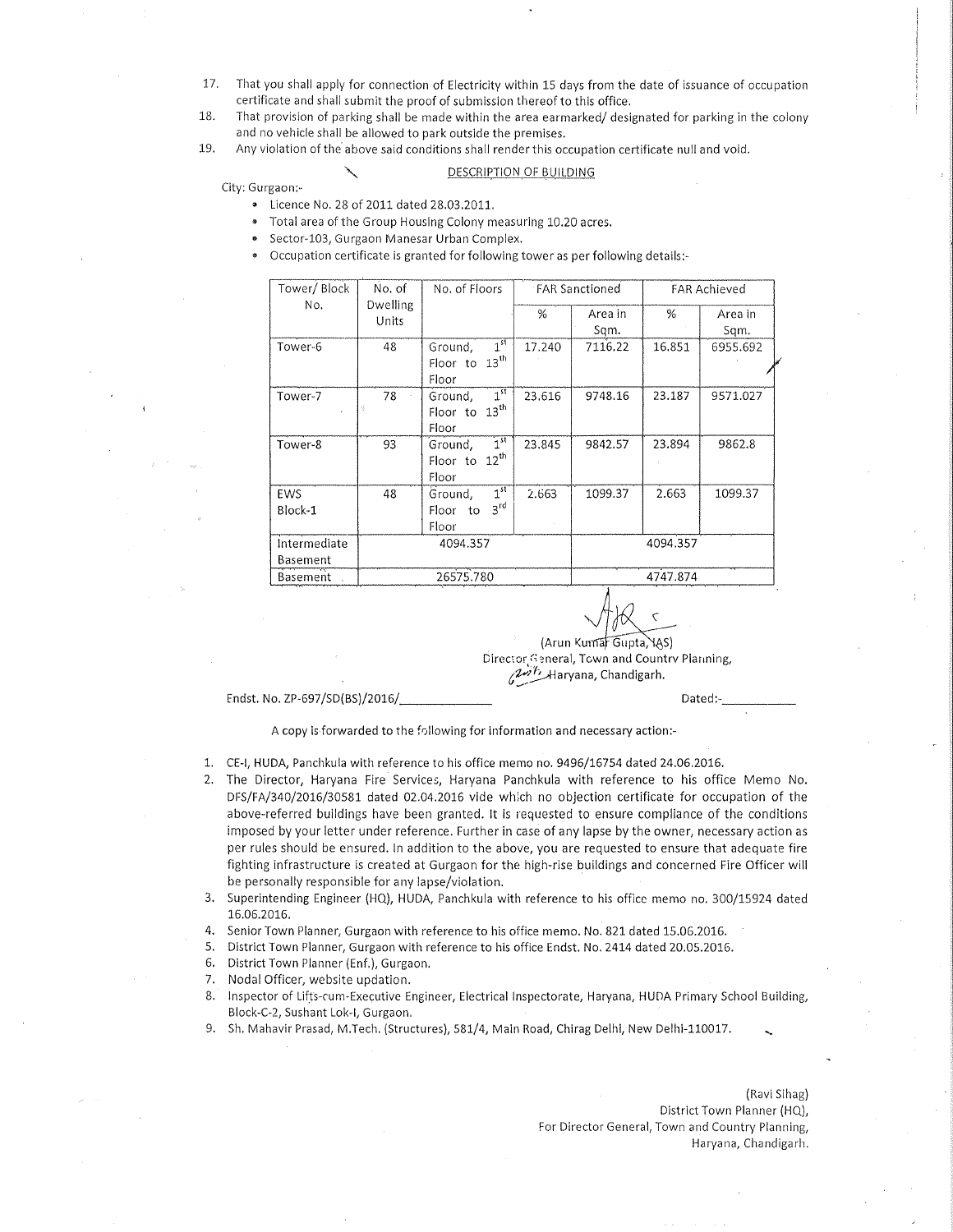REGD.

**FORM BR-VII**  $(See Code 4.11(2), (4) and (5))$ Form of Occupation Certificate

## From

Director, Town & Country Planning Department, Haryana, SCO-71-75, Sector-17-C, Chandigarh. Tele-Fax: 0172-2548475; Tel.: 0172-2549851, E-mail: tcpharyana4@gmail.com Website www.tcpharyana.gov. in

To

Satya Developers Pvt. Ltd., 34, Babar Lane, Bengali Market, New Delhi-110001.

Memo No. ZP-697/SD(BS)/2017/ 2894

 $|3|6|20|7$ Dated:-

Whereas Satya Developers Pvt. Ltd. has applied for the issue of an occupation certificate in respect of the buildings described below:.

**DESCRIPTION OF BUILDING** 

City: Gurugram:-

- . Licence No. 28 0f 2011 dated 29.03.2011.
- . Total area ofthe Group Housing Colony measuring 10.20 acres.
- . Sector-1o3, Gurugram Manesar Urban Complex.
- . Indicating description of building, covered area, towers, nature of building etc.

| Tower/<br>Block No.       | No. of<br><b>Dwelling</b><br>Units | No. of Floors                            | <b>FAR Sanctioned</b> |                 | <b>FAR Achieved</b> |                 |
|---------------------------|------------------------------------|------------------------------------------|-----------------------|-----------------|---------------------|-----------------|
|                           |                                    |                                          | $\frac{9}{6}$         | Area in<br>Sqm. | %                   | Area in<br>Sqm. |
| Tower-3                   | 48                                 | Ground Floor, 1st Floor<br>to 13th Floor | 17.240                | 7116.22         | 16.851              | 6955.696        |
| Tower-4                   | 50                                 | Ground Floor, 1st Floor<br>to 13th Floor | 18.299                | 7553.44         | 18.675              | 7708.493        |
| Tower-5                   | 50                                 | Ground Floor, 1st Floor<br>to 13th Floor | 18.299                | 7553.44         | 18.675              | 7708.492        |
|                           | 148                                |                                          |                       |                 |                     |                 |
| <b>EWS Block-2</b>        | 45                                 | Ground Floor, 1st Floor<br>to 3rd Floor  | 2.533                 | 1045.51         | 2.533               | 1045.51         |
| <b>Community Building</b> |                                    | Ground Floor<br>& 1st<br>Floor           | 1.375                 | 567.62          | 1.357               | 560.31          |
| <b>Shops</b>              |                                    | <b>Ground Floor</b>                      | 0.499                 | 206.154         | 0.499               | 206.154         |
| <b>Basement</b>           |                                    |                                          | 30670.137             |                 | 21827.906           |                 |

<sup>I</sup>hereby grant permission for the occupation of the said buildings, after considering NOC from fire safety issued by Director, Fire Services, Haryana, Panchkula, Environment Clearance issued by State Environment lmpact Assessment Authority, Haryana, Structure Stability Certificate given by Sh. Mahavir prasad, M-Tech. Structure, Public Health Functional reports received from Superintending Engineer (HQ), HUDA, Panchkula & Chief Engineer-|, HUDA, Panchkula & Certificate of Registration of lift issued by Inspector of Liftscum-Executive Engineer, Electrical Inspectorate, Haryana and after charging the composition charges amount of<br>₹ 9,29,564/- for the variations vis-à-vis approved building plans with following conditions: -

- 1. The building shall be used for the purposes for which the occupation certificate is being granted and in accordance with the uses defined in the approved zoning Regulations/Zoning plan and terms and conditions of the licence.
- 2. That you shall abide by the provisions of Haryana Apartment Ownership Act, 1983 and Rules framed thereunder. All the flats for which occupation certificate is being granted shall have to be compulsorily registered and a deed of declaration will have to be filed by you within the time schedule as prescribed under the Haryana Apartment Ownership Act 1983. Failure to do so shall invite legal proceedings under the statute.
- 3. That you shall apply for the connection for disposal of sewerage, drainage & water supply from HUDA as and when the services are made available, within 15 days from its availability. You shall also maintain the internal services to the satisfaction of the Director till the colony is handed over after granting final completion.
- 4. That you shall be fully responsible for supply of water, disposal of sewerage and storm water of vour colony till these services are made available by HUDA/State Government as per their scheme.